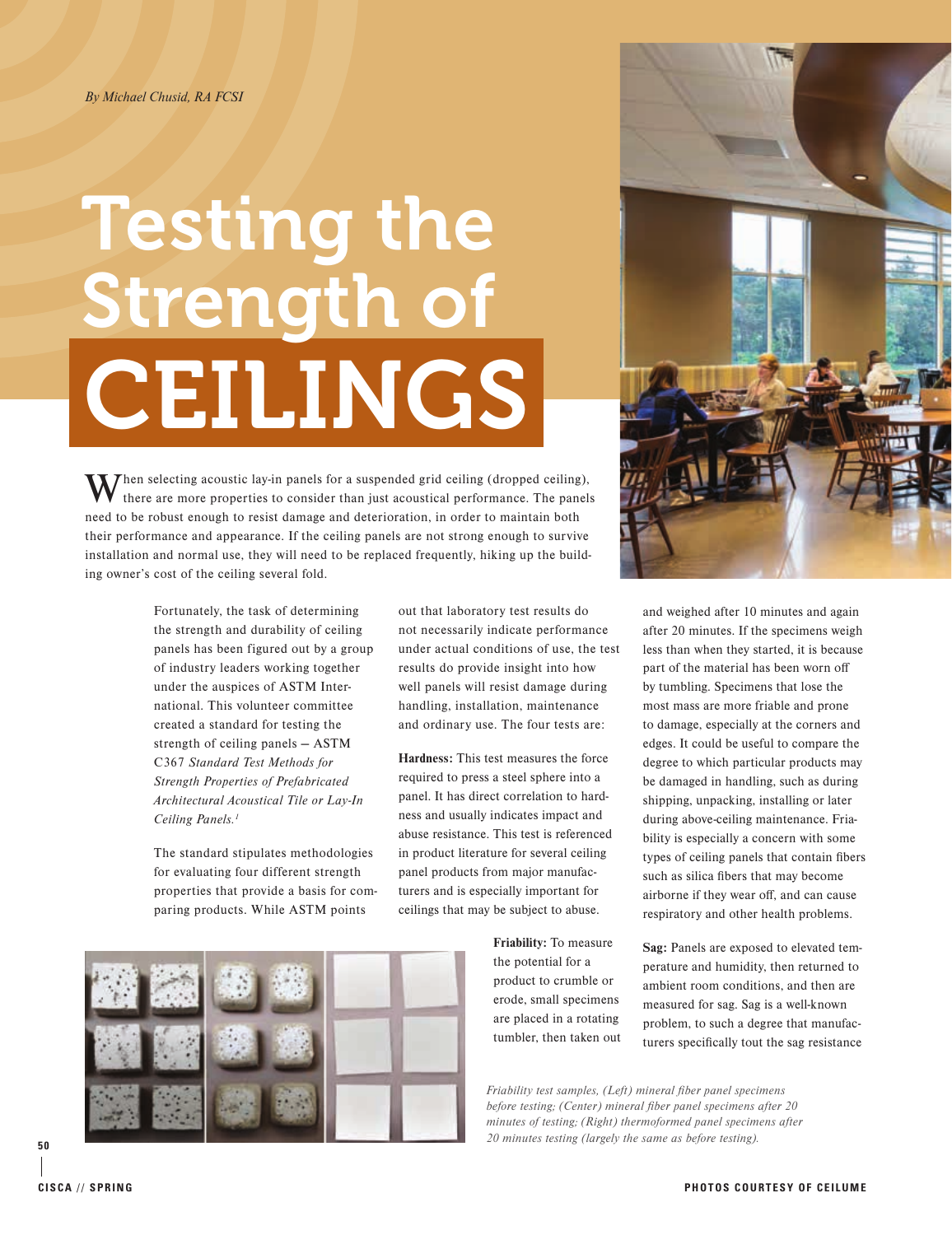*Credit: Chun Y Lai Photography Understanding the strength of ceiling panels makes it possible to combine several types of compatible panels on the same project.*

**ANTISTAL PALE** 

*Mount Holyoke College*







*Transverse strength testing of a mineral fiber ceiling panel, a test with potential to reveal which products are more prone to breaking during handling.*

*The sag test exposes ceiling panels to high humidity and heat, then returns them to normal levels, and measures how much the panel has permanently sagged. It gives a means to quantify the sag resistance that is claimed for some ceiling panels.*

of some products. Sag can occur due to high ambient humidity, failure or shutdown of building air conditioning systems, condensation and leaks.

Transverse Strength: Panels are tested in a hydraulic testing machine, supported on two edges and pressed down in the middle. The load at which the panels break (or are unable to resist more load) is recorded. The greater the modulus of rupture (flexural strength) the less likely the panel is to be damaged in the field. Panels that break during shipping and handling increase an installer's costs and may lead to inconvenient call-backs.

The tests defined by the standard do not have pass/fail criteria. Instead, the standard simply provides test methods that produce numerical results that can be considered by specifiers and contractors. There is no overall number that encompasses all four tests. The results

of any one test can be used to compare products, however, and gain some understanding of their relative robustness. Products that are more friable, for example, are more likely to be damaged during handling, and may have to be replaced. Products that



**IF CEILING PANELS ARE NOT STRONG ENOUGH TO SURVIVE INSTALLATION AND NORMAL USE, THEY WILL NEED TO BE REPLACED FREQUENTLY, HIKING UP THE TRUE COST OF THE CEILING SEVERAL FOLD.**

are more prone to sag may be less desirable in hot and humid environments.

Of course, these tests are only useful for comparison if potential buyers can access the results. ASTM C367 is used by a number of the major manufacturers of ceiling panels. They have, apparently, performed some or all of these tests, because they refer to the results in sales literature for some products.